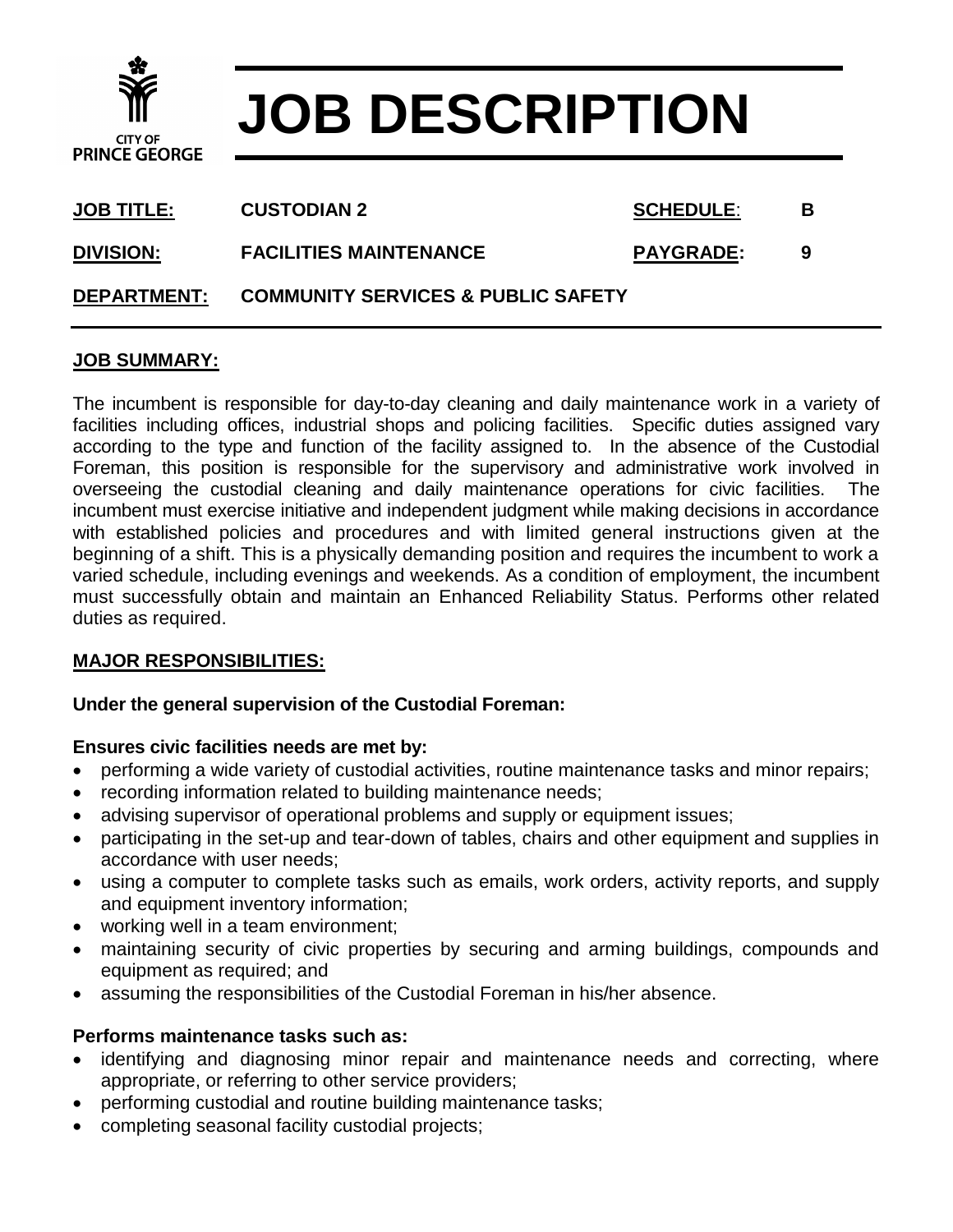Custodian 2 – Facilities Maintenance Page 2 of 3

- assisting with preventative facility and equipment maintenance; and
- monitoring work-related conditions to comply with prescribed operating and safety standards.

# **Performs physical activities such as:**

- lifting and carrying heavy objects weighing up to 50 lbs or 23 kgs;
- walking, standing, lifting, carrying, and climbing for long periods of time;
- operating machinery needed to perform custodial and maintenance tasks;
- using common hand and power tools needed for routine maintenance and minor repairs to facility and building-system equipment; and
- climbing ladders and operating lift devices to work at heights.

## **Demonstrates an understanding of the facilities by:**

- comprehending and making inferences from written materials, contract specifications, equipment manuals and safety policies/procedures;
- understanding job-related material regarding customer service standards and team expectations; and
- providing suggestions for improvements to activities or function of the job.

### **Ensures safety by:**

- performing all tasks in compliance with safe work procedures;
- identifying and rectifying unsafe, or potentially unsafe, conditions;
- following emergency procedures and required operational checklists to ensure facility and system security;
- determining compliance with prescribed operating and safety standards: and
- staying current with Worksafe BC regulations.

# **QUALIFICATIONS:**

**Education:** Completion of Grade 12. Preference will be given to those who have completed formal custodial training such as the Building Services Worker courses. Preference will also be given to those who have completed as least one level of Management Skills for Supervisors or equivalent program.

**Experience:** Five years of related experience in building custodial and maintenance work. A minimum of one year as a direct supervisor of custodial staff in similar facilities.

**Knowledge and Skills:** Demonstrated commitment to customer service excellence. Ability to lead, train, supervise and evaluate staff. Sound judgment and decision making abilities. Ability to maintain confidentiality in the daily performance of duties. Considerable knowledge of custodial and routine building maintenance tasks. Considerable knowledge of the tools and equipment used in the custodial and building maintenance fields. Demonstrated ability to use materials, and operate equipment, in a safe and efficient manner. Ability to perform semi-skilled minor mechanical and building repairs. Ability to handle chemicals and corrosive materials in a safe, efficient and effective manner. Ability to recognize report and/or rectify actual and potential safety hazards. Sufficient physical strength and stamina to perform the required duties. Ability to climb ladders and be comfortable working with heights or in confined spaces. Exceptional ability to self motivate and to function with minimum direction and supervision. Ability to work within, and contribute to, a